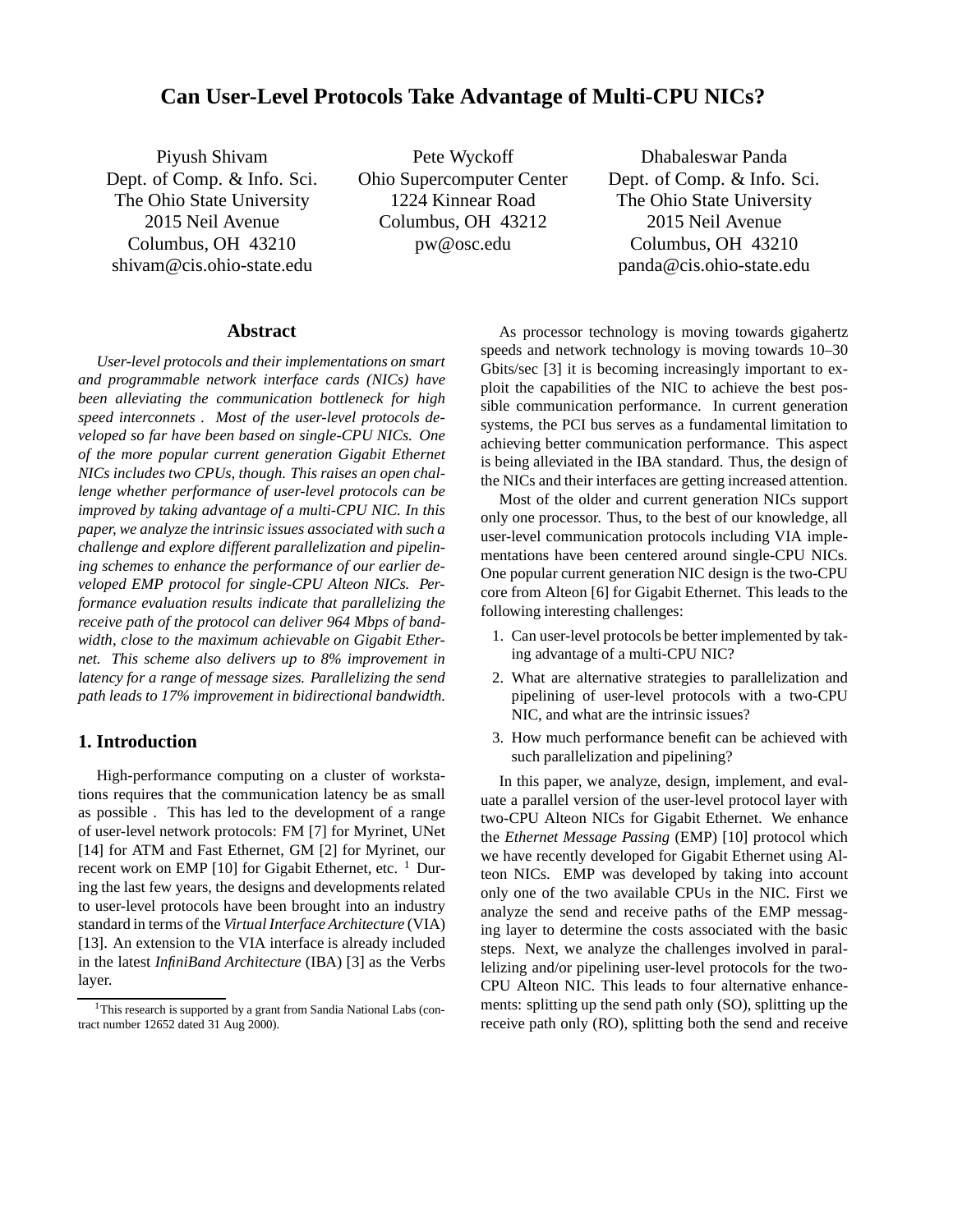paths (SR), and assigning dedicated CPUs for send and receive (DSR).

We implement these strategies on our cluster testbed with 933 MHz Intel PIII systems and evaluate their performance benefits. The best results are obtained with the RO scheme for unidirectional traffic, giving a small message (10 bytes) latency of 22.62 us and bandwidth of 964 Mbps. This is compared to the base case latency of 24.31 us (a gain of 7.0%) and bandwidth of 840 Mbps. For large messages the latency improvement was around 8.3%. For bidirectional traffic the best results were achieved with the SO scheme where the total bandwidth peaked at 1100 Mbps as compared to 940 Mbps in the base case, a gain of 17%.

# **2. Architectural overview**

Alteon Web Systems, now owned by Nortel Networks, produced a Gigabit Ethernet network interface chipset based around a general purpose embedded microprocessor design which they called the Tigon2.

The Tigon chip is a 388-pin ASIC consisting of two MIPS-like microprocessors running at 88 MHz, an internal memory bus with interface to external SRAM, a 64-bit, 66 MHz PCI interface, and an interface to an external MAC. The chip also includes an instruction and data cache, and a small amount of fast per-CPU "scratchpad" memory. Hardware registers can be used by the processor cores to control the operation of other systems on the Tigon, including the PCI interface, a timer, two host DMA engines, transmit and receive MAC FIFOs, and a DMA assist engine. Our particular cards have 512 kB of external SRAM, although implementations with more memory are available.

The hardware provides a single semaphore which can be used to synchronize the two CPUs. Each CPU has its own register which it writes with any value to request ownership of the semaphore, then must loop until a read from the semaphore register is non-zero, indicating successful ownership. This is the only general locking mechanism available at the NIC. For more details see [9].

### **3. Overview of the EMP protocol**

In this section we provide an overview of the implementation of the EMP protocol [10]. We first provide an overview of the basic steps. Next, we discuss these steps in detail. Finally, we present a timing analysis of these steps on a single-CPU NIC. The description of the steps and the timing analysis will help us understand the challenges involved in parallelizing the EMP protocol.

#### **3.1. Basic protocol steps**

Here we outline the basic steps happening at the sending side and the receiving side of the EMP protocol. The sending side performs the following steps.

**Send bookkeeping**. Send bookkeeping refers to the operations which take place for preparing the frame for being sent. The bookkeeping operations can be outlined as: *Handle posted transmit descriptor*: This step is initiated by the host which operates asynchronously with the NIC. The introduction of each new transmit request leads to the rest of the operations. This operation takes place per message. *Message fragmentation*: The host desires to send a message, which is a user-space entity corresponding to some size of the application's data structures. The NIC must fragment this into frames, which is a quantity defined by the underlying ethernet hardware as the largest quantum of data which can be supported in the network, 1500 bytes in our system. *Initialize transmission record*: Each message which enters the transmit queue on the NIC is given a record in a NIC-resident table which keeps track of the state of that message including how many frames, a pointer to the host data, which frames have been sent, which have been acknowledged, the message recipient, and so on.

#### **Transmission**. The steps involved in transmission are:

*DMA from HOST to the NIC*: Along with the two DMA channels the NIC also contains the "DMA Assist" state machine to help off-load some of the tasks from the NIC processor. Once the bookkeeping steps for the frame are over, the DMA assist engine will queue a request for data from the HOST. When the transfer has completed, it will automatically tell the MAC to send the frame. The transfer is made in the send buffer which is updated after each transfer. This set of operations takes place for every frame and hence will take more time for large message sizes.

*MAC to wire*: The NIC uses MAC transmit descriptor to keep track of frames being sent to the serial Ethernet interface. The MAC is responsible for sending frames to the external network interface by reading the associated MAC transmit descriptor and the frame from the local memory buffer. This operation happens per frame and each frame uses one MAC descriptor, hence the overhead incurred will increase with increasing message size.

**Receive acknowledgment**. Once the sender knows that the receiver has successfully received the frames it can release the resources related to the sent data. Receive acknowledgment introduces only minimal per-frame overhead, again, because acknowledgment is a process which applies only to groups of frames [10].

Similarly the receiving side steps are:

**Receive bookkeeping**. The receive bookkeeping refers to the operations which need to be performed before the frame can be sent to the host. These operations are: *Handle preposted receive descriptor*: This step is initiated

by the host for all the messages expected to arrive in future.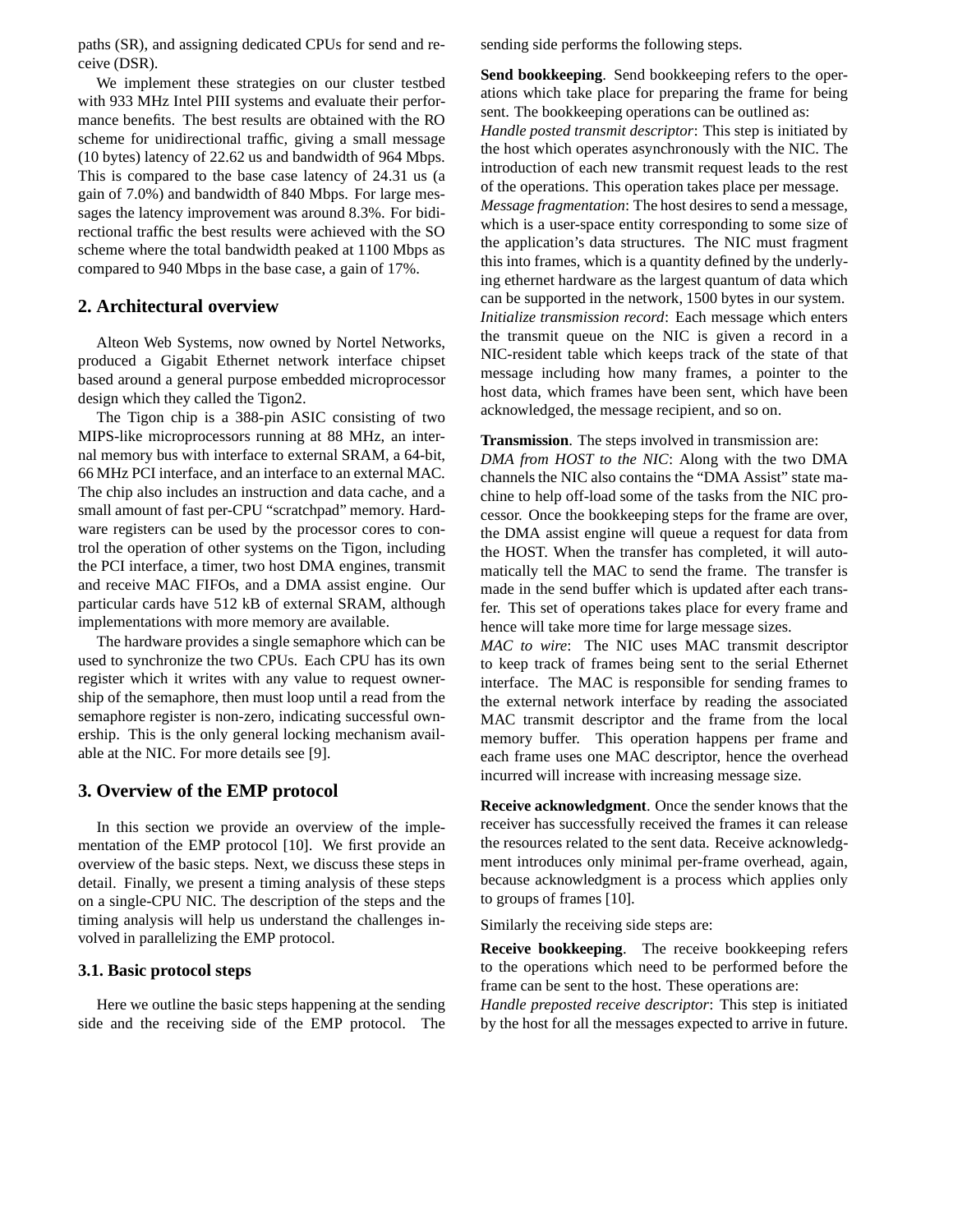Here the state information which is necessary for matching an incoming frame is stored at the NIC. If a frame arrives and does not find a matching preposted descriptor, it is dropped to avoid buffering at the NIC [10].

*Classify frame*: This step looks at the header of each incoming frame and identifies if it is a header frame, data frame, acknowledgment frame or negative acknowledgment. It also identifies the preposted receive to which the incoming frame belongs by going through all the preposted records. In the process it also identifies if the frame has already arrived and, if so, drops it. Classify frame is performed for every frame and hence the overhead per message increases with increasing message size.

*Process frame*: Once the frame has been correctly identified in the previous step, the frame header information (message sequence number, frame sequence number, etc.) is stored in the receive data structures for reliability and other bookkeeping purposes. After recording this information, this step also initiates the DMA of the incoming frame data. This step is done per frame and the overhead increases as the message size increases.

**Receiving**. The step comprising the actual receiving process involves the following operations:

*Wire to MAC*: Similar to transmission, the NIC uses MAC receive descriptors to keep track of frames being received from the serial Ethernet interface. Error conditions are monitored during frame reception and reported to the firmware through the status word located in the descriptors. Before the data is given to the NIC the 32-bit CRC is verified and noted in the status word.

*NIC to HOST*: Here the "DMA Assist" engine comes into play exactly like in the transmit case but in the reverse direction.

**Send acknowledgment**. This step involves a combination of bookkeeping and transmission. The acknowledgment is sent as a single frame with some control information but no data. Hence the overhead involved in this step is not as large as that for any data frame. Moreover, this does not involve per-frame overhead because an acknowledgment is sent only for complete groups of frames.

### **3.2. Timing analysis**

We did a complete profiling of our protocol to find out how much time is spent in each of the steps. As we discussed, each of the steps consists of one or more operations. But for the sake of clarity we are showing only the timings for the major steps. Table 1 shows the analysis. The experimental platform is described in Section 6.

Receive bookkeeping is more expensive than send bookkeeping because while sending, the frames are sent in order but they can arrive out of order on the receive side (due to switch dropping and reordering of frames). So extra effort is needed per frame to accept these out of order frames and put them in the correct order. Also, the tag matching for MPI happens at the receiver.

|                    | Table 1. Timing analysis for the major func- |  |  |
|--------------------|----------------------------------------------|--|--|
| tional operations. |                                              |  |  |

| <b>Operation</b>       | Time (us) |  |
|------------------------|-----------|--|
| Send bookkeeping       | 5.25      |  |
| Transmission           | 5.50      |  |
| Receive acknowledgment | 5.75      |  |
| Recv bookkeeping       | 10.50     |  |
| Receiving              | 2.75      |  |
| Send acknowledgment    | 2.50      |  |

# **4. Challenges of using multi-CPU NIC**

In order to take advantage of a multi-CPU NIC, the basic protocol steps need to be distributed across the two processors. However, these steps need to share some common state information at some point in the execution. Typically, NICs have limited hardware resources to assist in this operation without introducing additional overhead. Here, we take a critical look at the limitations of the Alteon NIC and the potential alternatives for achieving our objective.

#### **4.1. NIC constraints**

The Alteon NIC does not provide hardware support for concurrency. There is only one lock, hence fine-grained parallelism is expensive. Coarse-grained parallelism is inappropriate for the kind of operations performed at the NIC, due to its limited resources. Shared resources(MAC, DMA) do not have hardware support for concurrency, and use the only available lock, thus overloading that single semaphore.

#### **4.2. Achieving concurrency**

There are many scenarios where even after distributing the send and receive functions on different processors, the sending and receiving state information needs to be shared.

To minimize sharing of such state one may keep separate data structures for send bookkeeping and receive bookkeeping so that both the operations can happen in parallel without needing to access the other's data structure. However, this cannot be guaranteed for every case.

One way to solve this problem would be to share the data structures across the CPUs. However this would mean that each access to the data structure requires synchronization, which would be very expensive as the data structures are accessed frequently.

To reduce the synchronization overhead, the bookkeeping data structures can be fine-grained so that locking one data structure does not lead to halting of other operations which can proceed using other unrelated data structures.

One may also accomplish synchronization by allocating a special region in the NIC SRAM where one CPU would write the data needed by the other CPU, which would then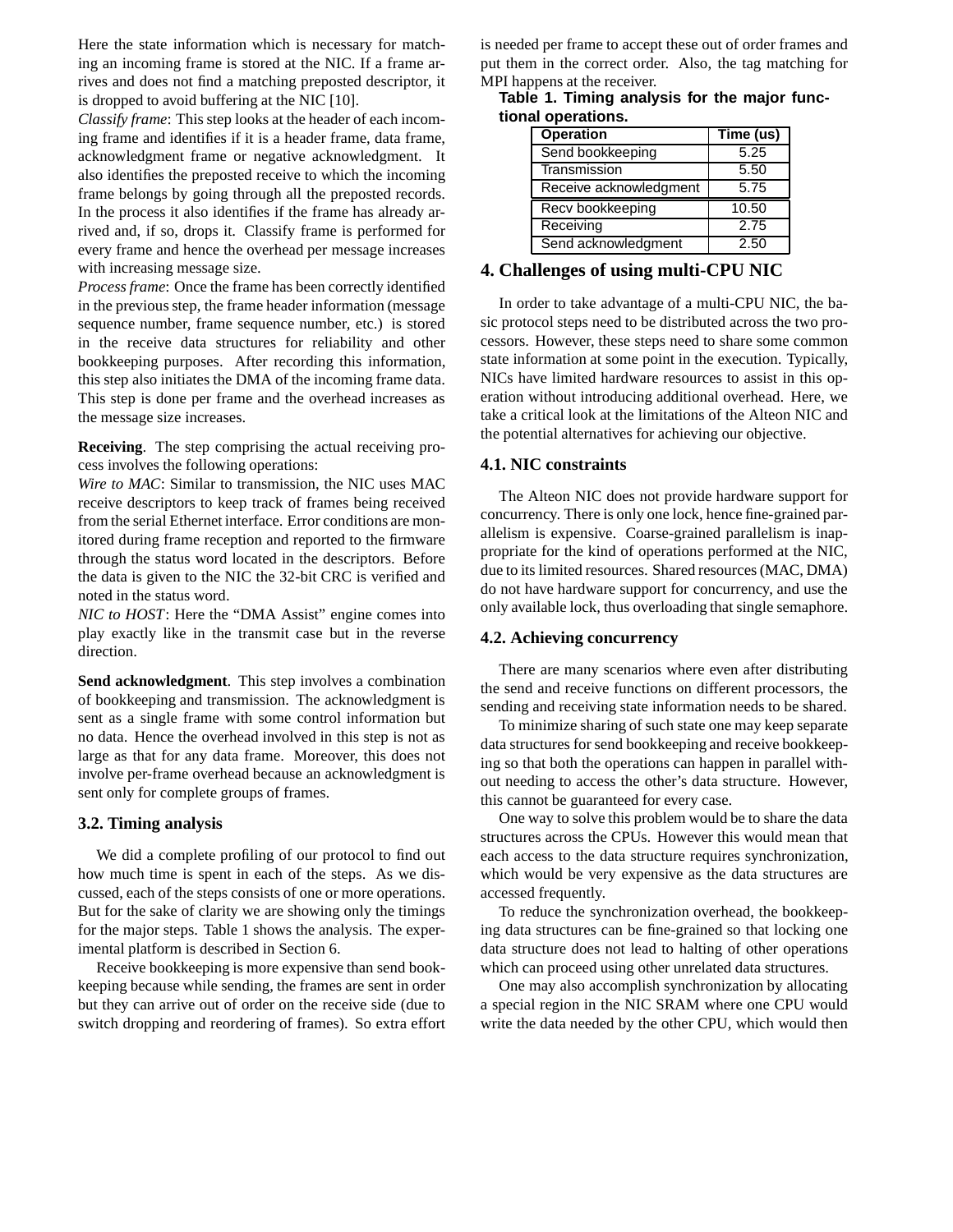read the common data from there. This might be a better option because in this case the overhead is generated only when there is a need for sharing data between the CPUs.

# **4.3. Exploiting pipelining and parallelization**

Amdahl's law states that the speed-up achievable on a parallel computer can be significantly limited by the existence of a small fraction of inherently sequential code which cannot be parallelized. In any reliable network protocol there will be a lot of steps which have to be executed sequentially. In fact, serially constrained operations become the norm. This puts a limit on the amount of work which can be scheduled in parallel. This limitation forces us to think about the underlying implementation and make appropriate changes so that we can perform the maximum number of operations in parallel. In addition to parallelization, pipelining can also be exploited, where the operations happen one after another but not in parallel. In this paper, we explore both pipelining and parallelization to enhance the performance of user-level protocols with multi-CPU NICs.

# **5. Schemes for parallelization and pipelining**

In this section, we propose and analyze alternative schemes to enhance the performance of the EMP protocol with the support of a two-CPU NIC. The basic approach was to distribute the major steps of send and receive paths to achieve a balance of work on the two processors. This break-up was done with the goal of achieving pipelining or parallelism—whichever would be possible. We tried to achieve the latter as much as possible but were limited by the inherent sequentiality of the protocol in many cases.

We analyzed the send path and the receive path for parallelization based on our timing analysis and recognized the following four alternatives.

*SO*: The send path only is split-up across the NIC CPUs. *RO*: The receive path only is split-up across the NIC CPUs. *DSR*: Dedicated processors for send and receive paths. *SR*: Both send and receive path are split-up.

For each of these alternatives, we illustrate how different components (steps) are distributed over two processors at both the sending and receiving sides. We compare our schemes with the base case scheme where all the steps happen at the same processor.

**SO**. The split-up of the send path in SO happens as shown in Table 2. Here, we aim to achieve pipelining by running the bookkeeping phase of a later message with the transmission phase of an earlier message for a unidirectional flow. There is some parallelism also happening at the receiver between send ack (2.50 us) and recv dma (1.25 us). The receive path for SO remains the same as in the base case. One needs to distinguish the difference between the

| Table 2. Component distribution - sending     |  |
|-----------------------------------------------|--|
| side(top), receiving side (bottom) for unidi- |  |
| rectional traffic.                            |  |

|            | A           | (us) | в           | us)  |
|------------|-------------|------|-------------|------|
| <b>SO</b>  | send bkkeep | 5.25 | txmission   | 5.50 |
|            | recv ack    | 5.75 |             |      |
| <b>RO</b>  | send bkkeep | 5.25 |             |      |
|            | txmission   | 5.50 |             |      |
|            | recv ack    | 5.75 |             |      |
| <b>DSR</b> | send bkkeep |      | recv ack    | 3.25 |
|            | txmission   | 5.50 |             |      |
|            | recv ack    | 2.50 |             |      |
| <b>SR</b>  | send bkkeep | 5.25 | txmission   | 5.50 |
|            | recv ack    | 5.75 |             |      |
|            | A           | (us) | в           | (us) |
| <b>SO</b>  | recv bkkeep | 6.25 | send ack    | 2.50 |
|            | recv frame  | 4.25 |             |      |
|            | recv dma    | 2.75 |             |      |
| <b>RO</b>  | recv bkkeep |      | recy frame  | 4.25 |
|            | send ack    | 2.50 | recv dma    | 2.75 |
| <b>DSR</b> | send ack    | 2.50 | recv bkkeep | 6.25 |
|            |             |      | recy frame  | 4.25 |
|            |             |      | recv dma    | 2.75 |
| <b>SR</b>  | recv bkkeep | 6.25 | recy frame  | 4.25 |
|            |             |      | send ack    | 2.50 |
|            |             |      | recv dma    | 2.75 |

receive path and receive side. The receive path is made up of receive bookkeeping and actual receiving (DMA). The send acknowledgment on the receiver is a part of the send path since the send ack involves steps used in sending and not receiving.

**RO**. The split-up of functions in RO happens as shown in Table 2. The send ack (2.50 us) happens in parallel with the recv dma (2.75 us) and a part of recv bkkeep (4.25 us). The split-up of receive bookkeeping helps in achieving pipelining also. We are able to achieve a very good balance of functions on the receiving side. The send path remains the same as in the base case. Again, similar to the receive path scenario one needs to distinguish between the send path and sending side. The sending side has a receive step happening which is a part of the receive path.

**DSR**. In this case, we are dedicating one CPU each for the send path and the receive path on the sending as well as receiving side. This way we achieve an almost complete split of the send and receive paths. The recv ack step is split on the sending side because a part of it needs to update the send data structures and hence it is scheduled at the send processor. The functions are distributed as shown in Table 2.

**SR**. Here we combine the optimized send path and receive path together to see if we can benefit from the overall op-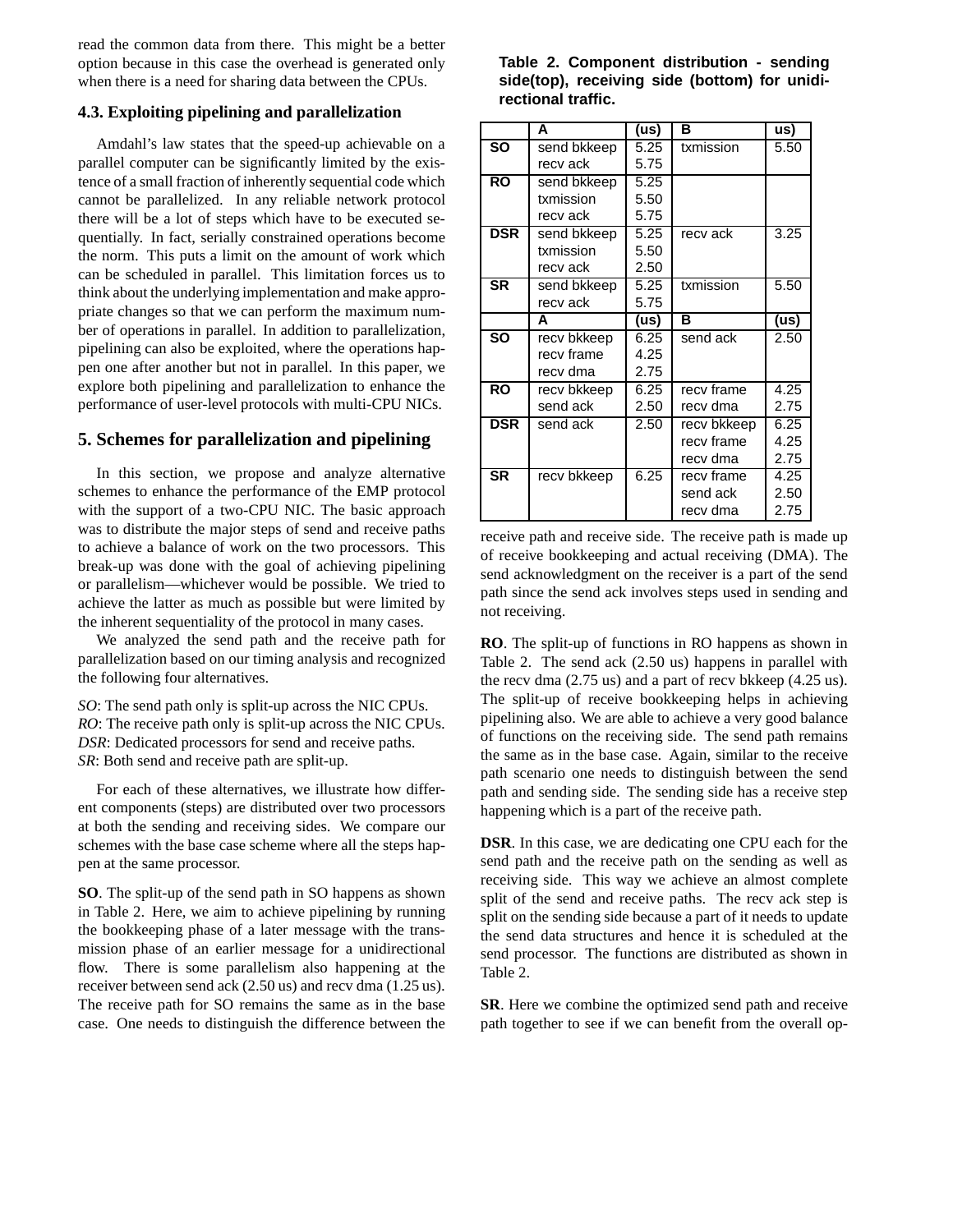timization of the protocol. It is a combination of SO and RO as depicted in Table 2. We hope to gain from the benefits of pipelining on the send side and parallelization on the receive side.

# **6. Implementation and performance**

For the Gigabit Ethernet tests, we used two dual 933 MHz Intel PIII systems, built around the ServerWorks LE chipset which has a 64-bit 66 MHz PCI bus, and unmodified Linux 2.4.2. Our NICs are Netgear 620, which have 512 kB of memory. The machines were connected back-to-back with a strand of fiber.

# **6.1. Exploiting the NIC hardware capability**

To solve the problem of synchronization we allocated a special common area in the NIC SRAM though which the CPUs can communicate common data. The benefits of such an approach were discussed in section **??**.

We developed a pair of calls, spin\_lock and spin unlock, which are used to gain exclusive access for protected code regions. We would have preferred to have multiple points of synchronization to implement objectspecific locking, but the hardware provides exactly one point for inter-CPU synchronization through a semaphore. Thus accesses to protected regions become potentially very expensive due to high contention for this single lock.

The other communication mechanism we used was to set bits in the event register of each processor. These calls use spin locks to guarantee exclusive access to the event register, whereby one CPU sets a bit in the event register of the other. The second CPU will notice this event in its main priority-based dispatch loop, clear the bit, and process the event.

Running two processors simultaneously puts more load on the memory system in the NIC. We attempt to alleviate this pressure somewhat by moving frequently used variables to the processor-private "scratchpad" memory area in each CPU. This small region (16 kB on cpu A, 8 kB on cpu B) also has faster access times, so we put frequently-called functions there too.

### **6.2. Results and discussion**

In this section we analyze the results derived from the alternatives discussed so far. We tested each of our alternatives for unidirectional as well as bidirectional flows. For unidirectional flow, we evaluated latency as well as bandwidth. For bidirectional flow, we evaluated bandwidth. We get better performance than the base case (single CPU per NIC) by using at least one alternative in each of the cases.

# **6.2.1. Unidirectional traffic**

The latency is determined by halving the time to complete a single ping-pong test. The "ping" side posts two descriptors: one for receive, then one for transmit, then a busy-wait loop is entered until both actions are finished by the NIC. Meanwhile the "pong" side posts a receive descriptor, waits for the message to arrive, then posts and waits for transmission of the return message. This entire process is iterated 10 000 times from which an average round-trip time is produced, then divided by two to estimate one-way latency.

The unidirectional throughput is calculated from oneway sends with a trailing return acknowledgment. The user-level receive code posts as many receive descriptors as possible (about 400), and continually waits for messages to come in and posts new receives as slots become available. The transmit side posts two transmit descriptors so that the NIC will always have something ready to send, and loops waiting for one of the sends to complete then immediately posts another to take its place. Each transmit is known to have completed because the receiving NIC generates an acknowledgment message which signals the sending NIC to inform the host that the message has arrived. This is iterated 10 000 times to generate a good average.

**SO**. The unidirectional bandwidth (Figure 1) is the same as in the base case. On the sending side the benefit is obtained due to pipelining (between send bkkeep and txmission) and parallelism (recv ack and txmission).

However the gains are offset by two factors. First, the overhead in inter-CPU communication. Next, while comparing the receive and the send path, we can see that the receive path has more overhead than the send side. The sending side cannot send at any rate since it will swamp the receiver. It waits for the acknowledgment from the receiving side for a certain number of messages (two in our case) before it sends out more messages. Thus whatever speedup which can be gained due to pipelining or parallelism is limited by the reception of acknowledgment from the receiver which is again dependent on receive processing. Since the receive processing is happening in the same way as the base case except for a very small amount of parallelism (which is offset by the inter-CPU communication overhead), the pipelining/parallelization does not demonstrate much benefit for the SO case.

**RO**. The unidirectional bandwidth (Figure 1) is much better than the base case. In fact it reaches up to 99.78% of the theoretical throughput limit on Gigabit Ethernet (taking into account the required preamble and inter-frame gap and our protocol headers). This happens because on the receiving side, we are able to parallelize send ack on CPU A and recv frame and recv DMA on CPU B (Table 2). In addition, the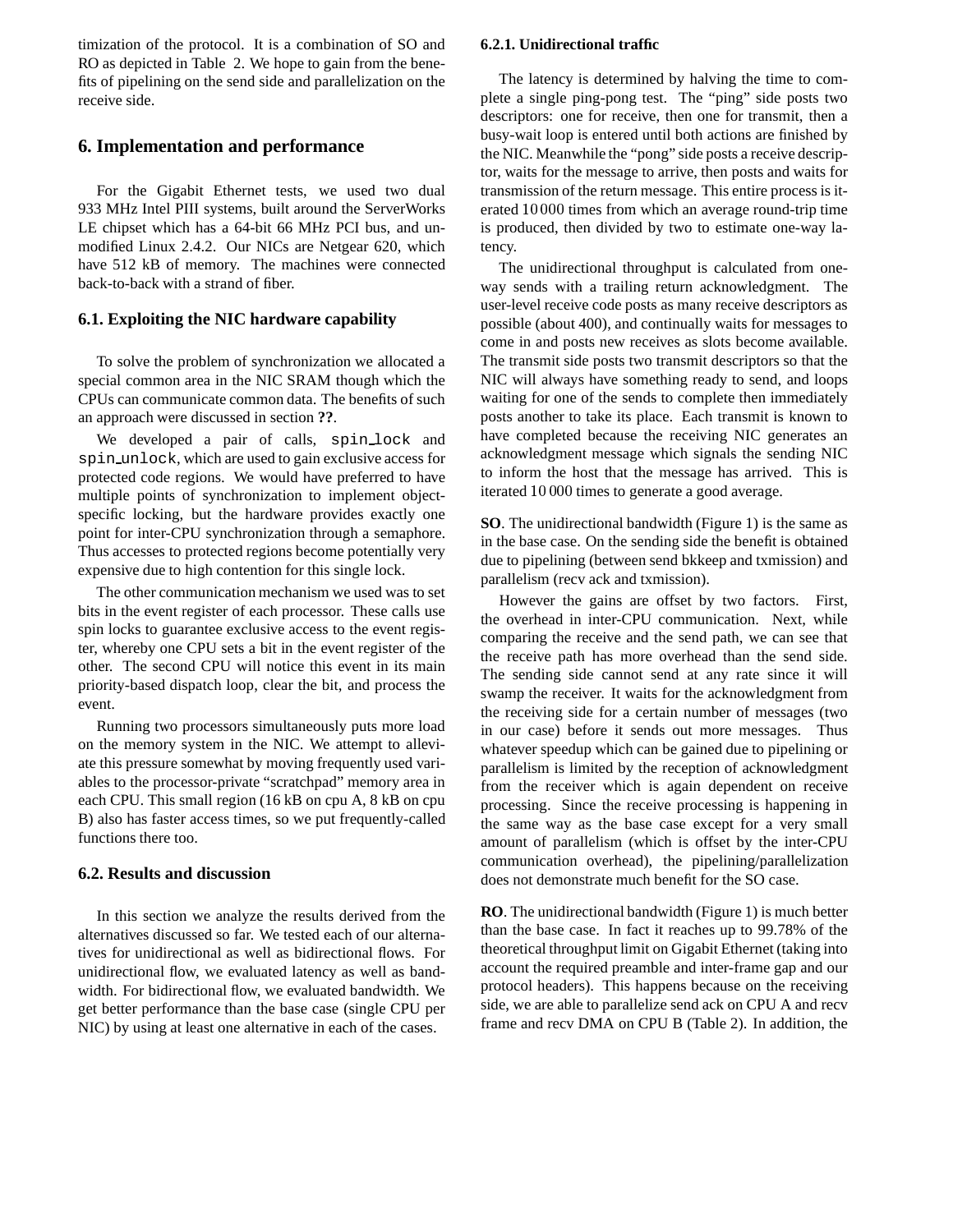

distribution of jobs on the receiving side is well balanced, resulting in both the CPUs being occupied most of the time.

Since the receive path has been parallelized effectively we are able to offset the inter-CPU communication overhead and achieve almost the maximum possible bandwidth. This implies that the receive side is the bottleneck, a fact confirmed by the SO case where we left the receive side almost unaltered and did not achieve any benefits even though we had pipelined and parallelized the send path.

By looking at Figure 1 we observe that even the latency improves for RO parallelism. For a 10-byte messages we obtained a a gain of about 7%. For a message size of 14 kB we were able to achieve a latency improvement of about 8.3%, indicating that the rate of latency improvement increases with increasing message size. The large message case results are in [9].

**DSR**. The unidirectional bandwidth (Figure 1) is marginally better than the base case. Here the scenario is very similar to the SO case, with the receive side being the bottleneck. However, since on the receive side we do schedule send ack to happen on a different CPU, we are able to see the marginal improvement in bandwidth numbers. The improvement is marginal because send ack is a very small portion of the receive side processing.

By looking at Figure 1 we can conclude that latency also benefits with this approach. For a 10-byte message, we get a latency improvement of 6%.

**SR**. This alternative gives the best unidirectional bandwidth. One is able to achieve almost complete utilization of Gigabit Ethernet's bandwidth. The results are very similar to the RO case but one can see the benefits of pipelining/parallelizing the send path also in the SR case (Figure 1).

#### **6.2.2. Bidirectional traffic**

Bidirectional throughput is calculated in a manner similar to the unidirectional throughput, except both sides are busy sending to each other. After the startup pre-posting of many receive descriptors, the timer is started on one side. Then two messages are initiated at each side, and a main loop is iterated 10 000 times which consists of four operations: wait for the oldest transmit to complete, wait for the oldest receive to complete, post another transmit, post another receive. Using one application rather than two on each host ensures that we do not suffer from operating system scheduler decisions.

Bidirectional traffic is more complex than unidirectional traffic. A lot more steps are happening at the sender and the receiver as compared to the unidirectional case. These steps are send bookkeeping, transmission, acknowledgment receive, sending acknowledgment, receive bookkeeping and dmaing of the receive as well as send data.

Figure 1 shows considerable improvement for all the alternatives. This is so because of more number of steps and hence more opportunities to parallelize/pipeline in a bidirectional traffic as compared to the unidirectional traffic. In the bidirectional traffic we encounter the same interplay of factors which was present in the unidirectional traffic. However, for large message sizes the inter-CPU communication overtakes the gain. This does not happen in the unidirectional case because the amount of inter-CPU communication is less as compared to the bidirectional case. The detailed analysis for each case can be looked in [9].